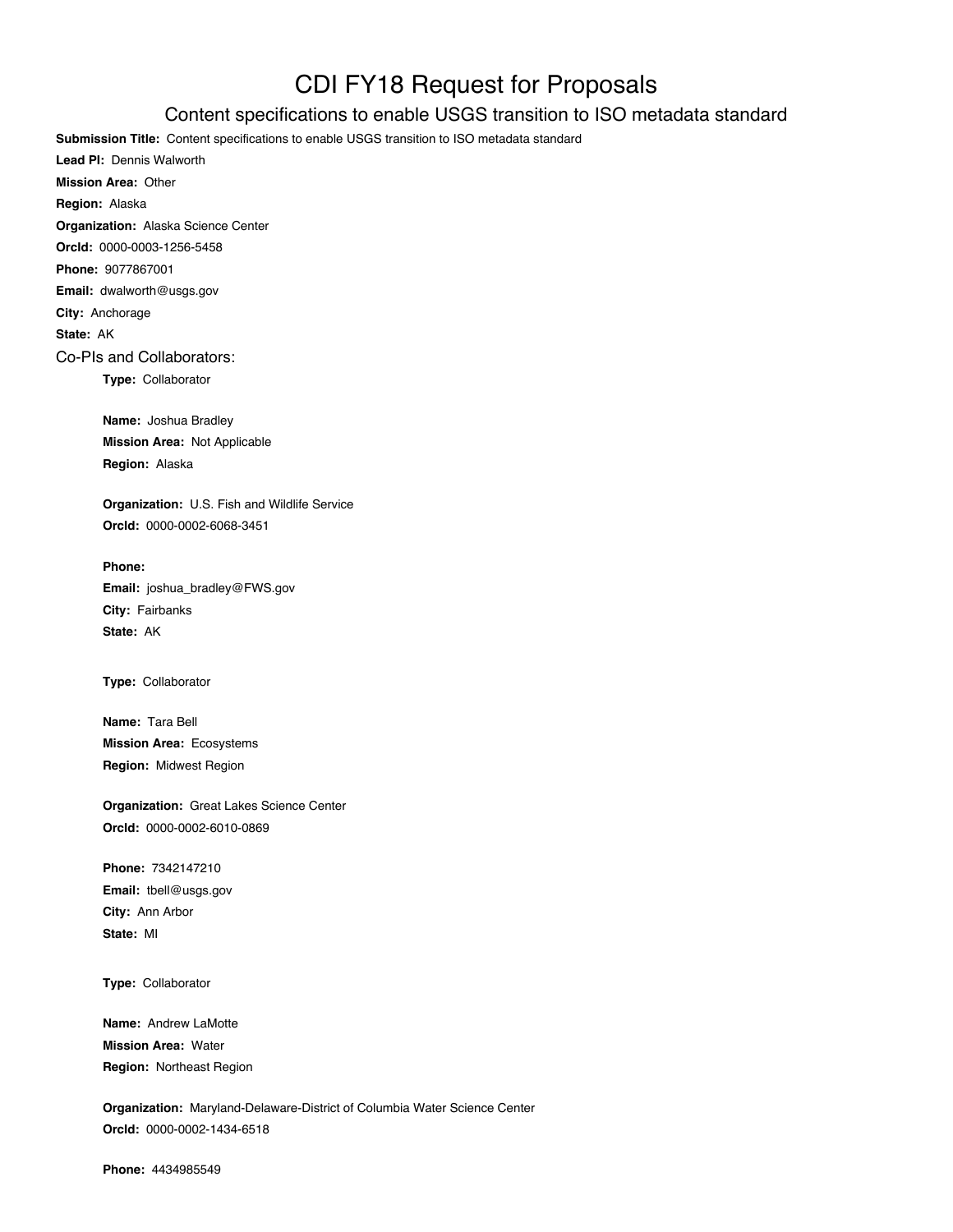**Email:** alamotte@usgs.gov **City:** Baltimore **State:** MD

**Type:** Collaborator

**Name:** Lisa Zolly **Mission Area:** Core Science Systems **Region:** Southwest Region

**Organization:** Science Data Management, CSAS **OrcId:** 0000-0003-3595-7809

**Phone:** 3032024157 **Email:** lisa\_zolly@usgs.gov **City:** Denver **State:** CO

**Type:** Collaborator

**Name:** Jacqueline Mize **Mission Area:** Not Applicable **Region:** Southeast Region

**Organization:** NOAA National Centers for Environmental Information **OrcId:** NA

**Phone: Email:** Jacqueline.Mize@noaa.gov **City:** Stennis Space Center **State:** MI

**Type:** CO-PI

**Name:** Frances Lightsom **Mission Area:** Natural Hazards **Region:** Northeast Region

**Organization:** Woods Hole Coastal and Marine Science Center **OrcId:** 0000-0003-4043-3639

**Phone:** 5084572242 **Email:** flightsom@usgs.gov **City:** Woods Hole **State:** MA

**Type:** Collaborator

**Name:** Sophie Hou **Mission Area:** Not Applicable **Region:** Southwest Region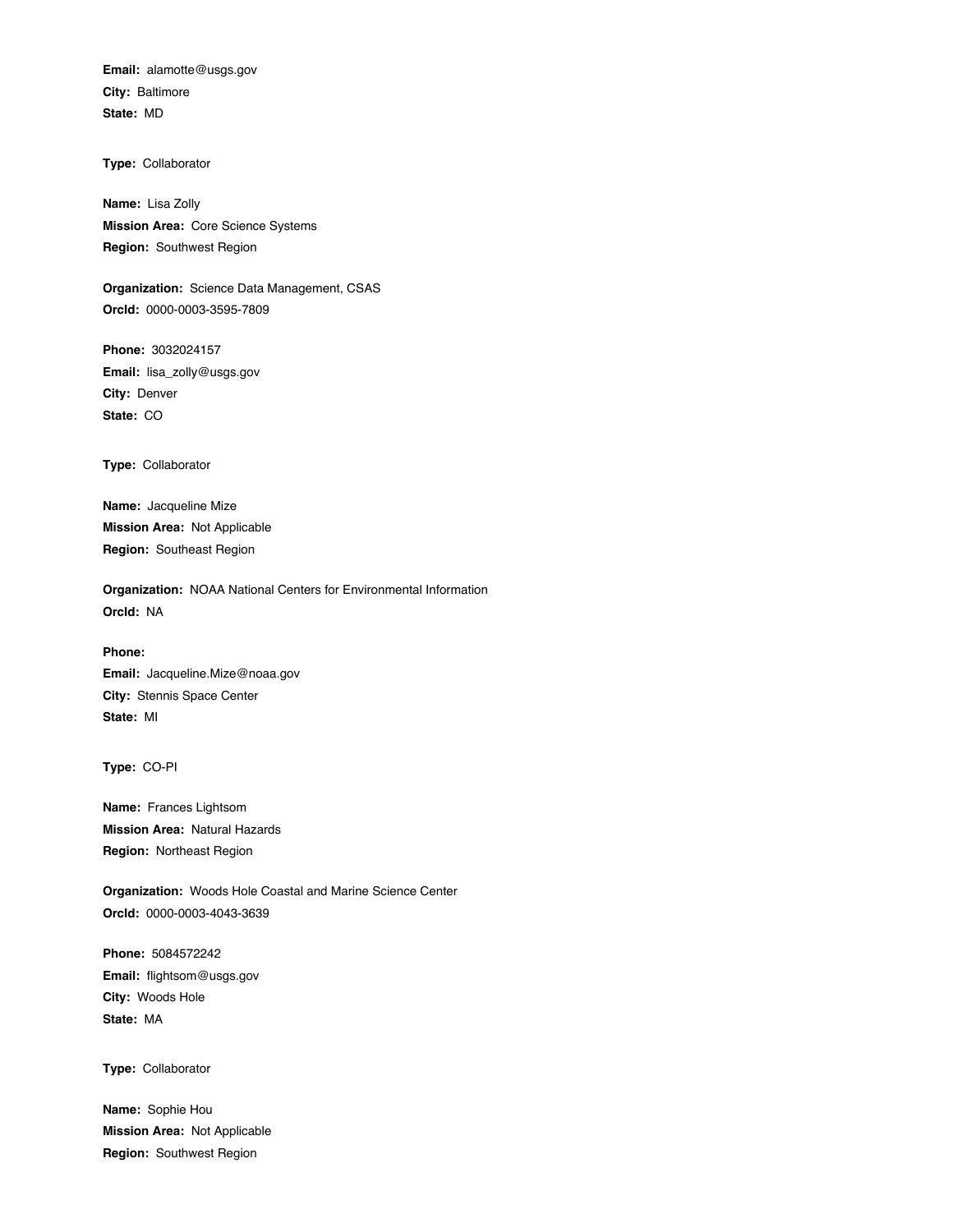**Organization:** National Center for Atmospheric Research / University Corporation for Atmospheric Research **OrcId:** 0000-0002-8087-1775

**Phone: Email:** hou@ucar.edu **City:** Boulder **State:** CO

**Science Support Framework Element 1:** Data Management **Science Support Framework Element 2:** Science Data Lifecycle - Publishing/Sharing **Science Support Framework Element 3:** Science Project Support **In-Kind Match:** \$50,882.00

**List of anticipated deliverables from the project:** Published workshop report, content specification documents, tool implementation example **Lead Cost Center:** Alaska Science Center

**Project Description:** Metadata content specifications to support USGS migration to the ISO-19115 standard will be developed at an interdisciplinary workshop and implemented in the ADIwg metadata editor for testing by USGS science projects.

**Total Budget:** \$49,300.00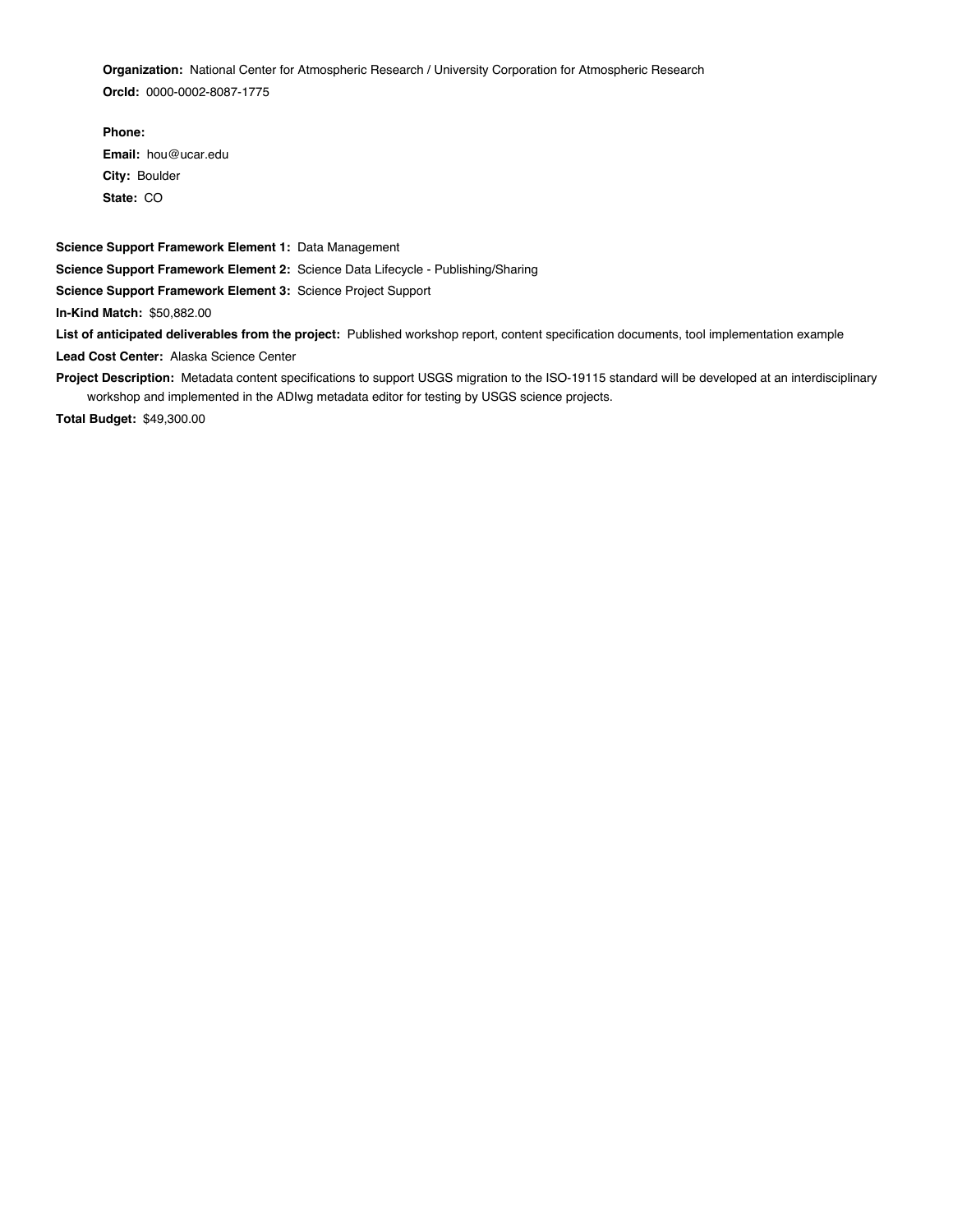Project Title: Content specifications to enable USGS transition to ISO metadata standard Lead USGS PI: Dennis Walworth

## **Project Narrative**

Currently, USGS metadata authors primarily use the Federal Geographic Data Committee (FGDC) Content Standard for Digital Geospatial Metadata (CSDGM) standard to formally describe USGS data; however, that standard is now deprecated. The FGDC has endorsed the international ISO 19115 standard as the U.S. standard. While the CSDGM is still recognized, federal agencies are encouraged to transition to the ISO standard.

As USGS considers its own transition to ISO, there are challenges for implementing the standard. One such challenge is the lack of tools to build ISO-compliant metadata records. Having readily-available, open use tools that support the full ISO standard is essential for a successful transition into ISO. The Alaska Science Center anticipated this need and worked with a consortium group called the Alaska Data Integration workgroup (ADIwg) in developing open source tools (mdToolkit) for authoring robust ISO compliant metadata that does not require standards expertise to use.

The ISO standard is much more flexible and capable than the CSDGM standard in describing many kinds of data resources; however, that flexibility is obtained through both a lack of content constraints and virtually no required elements. The open-ended nature of ISO will make it challenging for authors to learn and will not ensure the production of robust and consistently described, structured content. Therefore, before USGS implements the ISO standard, we propose the development of content specifications that will constrain the utilization of ISO elements relative to specific data resources an author is describing, thus efficiently guiding the author toward successful completion of a relevant metadata record.

Consideration of content specifications for ISO offers an opportunity to reexamine how data might best be described relevant to subject area, data type and usage. In other words, there is no longer a need to conform to a one-size-fits-all standard. Although the CSDGM standard is relatively robust, users often find themselves retrofitting metadata fields to suit both their unique descriptive needs and the evolving nature of data types, formats, delivery and other technological advances since the standard was last updated in 1999. Therefore, the robustness and flexibility of the ISO standard will improve adaptation to evolving documentation needs.

We propose to convene a workshop with metadata experts and subject matter experts who span the scientific diversity of USGS, to initiate development of USGS content specifications for ISO metadata that will both take advantage of and address ISO standard's inherent flexibility toward the creation of metadata records.

The workshop would begin with an orientation to the ISO standard and include breakout groups to address the specific requirements of different kinds of data. After the workshop, project staff would draft an initial collection of metadata content specifications for further review and implementation. We will utilize the ADIwg mdJSON schema to define content specifications which will be implemented by the ADIwg mdEditor [\(https://www,mdeditor.org\)](about:blank) to guide metadata creation.